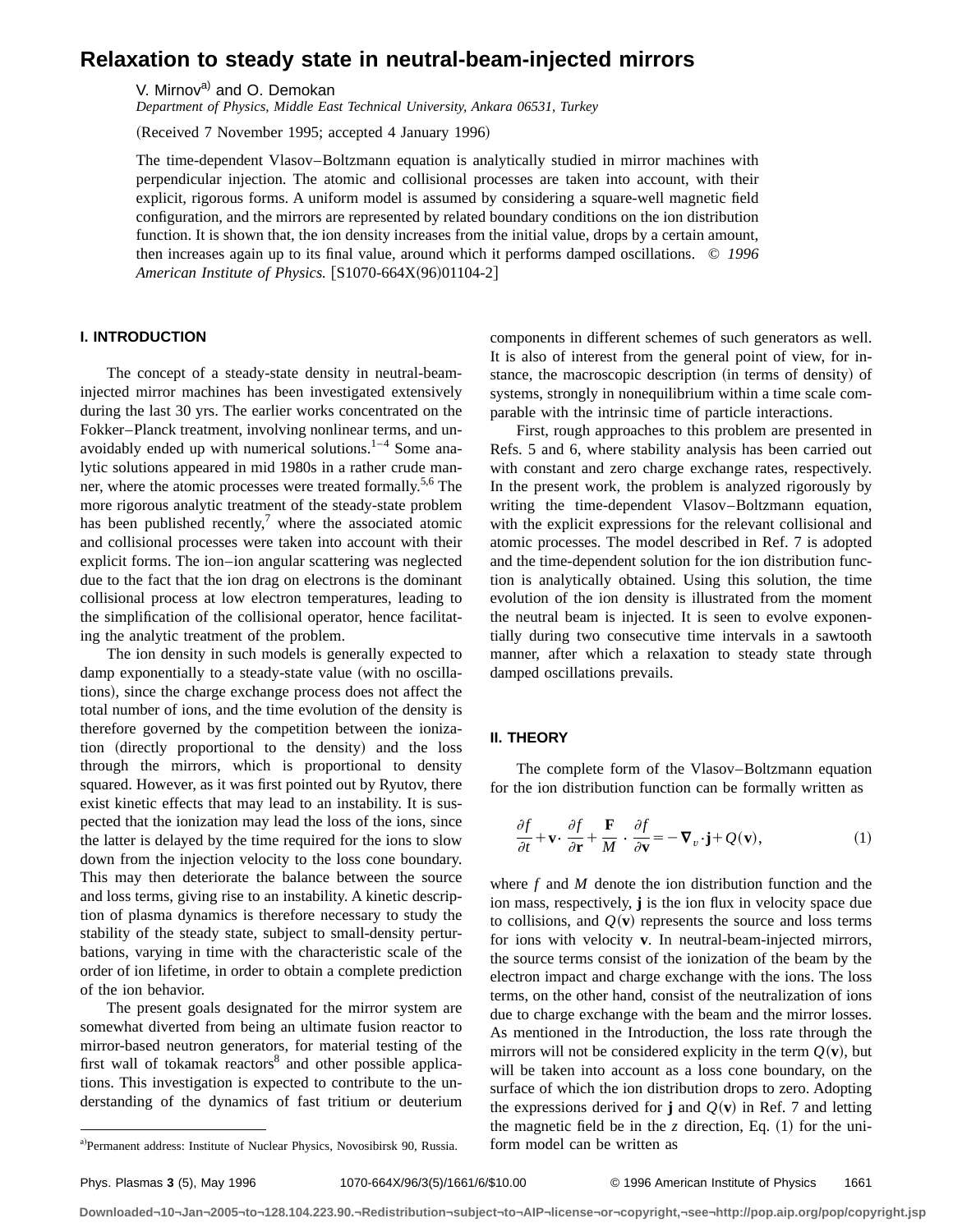$$
\frac{\partial f}{\partial t} - \omega_c \frac{\partial f}{\partial \varphi} = C \nabla_v \cdot (\mathbf{v} f) + n_b \delta(\mathbf{v} - \mathbf{v}_b) \left( n \langle \sigma_i v_e \rangle \right)
$$

$$
+ \int \sigma_{\text{ex}}(|\mathbf{v} - \mathbf{v}_b|) |\mathbf{v} - \mathbf{v}_b| f \, d^3 v \right)
$$

$$
- n_b \sigma_{\text{ex}}(|\mathbf{v} - \mathbf{v}_b|) |\mathbf{v} - \mathbf{v}_b| f, \tag{2}
$$

where  $\omega_c = eB/Mc$ , *e* is the ion charge, *B* is the magnetic field,  $\varphi$  is the azimuthal angle, *C* is the same term defined in Ref. 7,  $n<sub>b</sub>$  and *n* are the beam and plasma densities, respectively,  $\mathbf{v}_b$  is the beam velocity,  $v_e$  is the electron speed, and finally  $\sigma_i$  and  $\sigma_{ex}$  are the electron impact ionization and charge exchange cross sections, respectively. Due to the fact that  $\omega_c$  is usually much larger than the other frequencies involved in Eq. (2),  $\partial f / \partial \varphi$  must be very small. Since the variations with  $\varphi$  are periodic, this can be possible only if  $f$ consists of a large,  $\varphi$  independent part  $(f_0)$  and a small  $\varphi$ -dependent part  $(f_1)$ , that is,

$$
f(\mathbf{v},t) = f_0(\mathbf{v},t) + f_1(\mathbf{v},t),
$$

where  $f_0(\mathbf{v},t) \gg f_1(\mathbf{v},t)$ . Using this expansion, the first-order form of Eq.  $(2)$  yields

$$
\frac{\partial f_0}{\partial t} - \omega_c \frac{\partial f_1}{\partial \varphi} = C \nabla_v \cdot (\mathbf{v} f_0) + n_b \delta(\mathbf{v} - \mathbf{v}_b) \left( n \langle \sigma_i v_e \rangle \right)
$$

$$
+ \int \sigma_{ex} (|\mathbf{v} - \mathbf{v}_b|) |\mathbf{v} - \mathbf{v}_b| f_0 \ d^3 v \right)
$$

$$
- n_b \sigma_{ex} (|\mathbf{v} - \mathbf{v}_b|) |\mathbf{v} - \mathbf{v}_b| f_0. \tag{3}
$$

Adopting the spherical coordinates in velocity space, with  $\varphi$ remaining as the azimuthal angle, setting the beam velocity arbitrarily in the *x* direction, and taking the average value of the resulting form of Eq. (3) with respect to  $\varphi$ , one obtains

$$
\frac{\partial \psi(v, \theta, t)}{\partial t} = C' v n(t) \frac{\partial \psi(v, \theta, t)}{\partial v} - \frac{n_b g(v, \theta)}{2 \pi} \psi(v, \theta, t)
$$

$$
+ \frac{v^3}{v_b^2} S(t) \delta(v - v_b) \delta\left(\theta - \frac{\pi}{2}\right), \tag{4}
$$

where  $\psi(v,\theta,t) = v^3 f_0(v,\theta,t), C' = C/n(t)$ ,

$$
g(v,\theta) = \int_0^{2\pi} \sigma_{\text{ex}}(|\mathbf{v} - \mathbf{v}_b|) |\mathbf{v} - \mathbf{v}_b| d\varphi,
$$
 (5)

and

$$
S(t) = \frac{n_b}{2\pi} \left( n(t) \langle \sigma_i v_e \rangle + \int \frac{dv}{v} \int_0^{\pi} \psi(v, \theta, t) \right)
$$

$$
\times g(v, \theta) \sin \theta \, d\theta \bigg). \tag{6}
$$

The dependence of each quantity involved in Eq.  $(4)$  on the independent variables is illustrated explicity, to serve as a reference for the proceeding analysis.

At this moment, two of the independent variables, *v* and *t*, will be transformed to a set of new variables,  $\tau(t)$  and  $u(v,t)$ , via the relations

$$
\tau(t) = \int_0^t C' n(t') dt' \tag{7}
$$

and

$$
u(v,t) = v e^{\tau(t)}.
$$
\n(8)

The corresponding form of Eq.  $(4)$  can be readily expressed as

$$
C'n(\tau) \frac{\partial \psi(u,\theta,\tau)}{\partial \tau} + \frac{n_b g (u e^{-\tau}, \theta)}{2\pi} \psi(u,\theta,\tau)
$$

$$
= \frac{u^3 e^{-3\tau}}{v_b^2} S(\tau) \delta(u e^{-\tau} - v_b) \delta\left(\theta - \frac{\pi}{2}\right).
$$
(9)

The solution of the homogeneous part is

$$
\psi_h(u,\theta,\tau) = \psi_h(u,\theta,0) \exp\left(-\frac{n_b}{2\pi C'}\n\times \int_0^\tau \frac{g(ue^{-\tau'})}{n(\tau')} d\tau'\right).
$$

Applying a standard technique, the variation of parameters, by replacing,  $\psi_h(u, \theta, 0)$  with  $K(u, \theta, \tau)$ , yields the following expression for the complete solution of Eq.  $(9)$ :

$$
\psi(u,\theta,\tau) = \left\{ K(u,\theta,0) + \frac{u^3 \delta(\theta - \pi/2)}{C' v_b^3} \right\}
$$

$$
\times \int_0^{\tau} \frac{e^{-3\tau'}}{n(\tau')} S(\tau') \delta \left[ \tau' - \ln\left(\frac{u}{v_b}\right) \right]
$$

$$
\times \exp\left(\frac{n_b}{2\pi C'} \int_0^{\tau} \frac{g(ue^{-\tau''})}{n(\tau'')} d\tau'' \right) d\tau' \right\} G(u,\tau), \tag{10}
$$

where

$$
G(u,\tau) = \exp\bigg(-\frac{n_b}{2\,\pi C'}\,\int_0^\tau \frac{g(ue^{-\tau'})}{n(\tau')} \,d\,\tau'\bigg).
$$

The term in the curly brackets represents the envelope of the function  $G(u, \tau)$ . The instant  $t=0$  (injection of the beam) corresponds to  $\tau=0$ , and it can be seen that, at this instant, the second term in curly brackets is zero. The term,  $K(u, \theta, 0)$ should therefore represent the ions, initially present in the system. This term, and hence the function  $\psi(u,\theta,\tau)$  described by Eq.  $(10)$ , can be related to the initial distribution function  $f_0(v,\theta,0)$ , by noting that

$$
K(u, \theta, 0) = \psi(u, \theta, 0) = u^{3} f_{0}(u, \theta, 0),
$$

where the fact that  $u=v$  at  $t=0$  is used.

Although  $K(u, \theta, 0)$  is  $\tau$  independent, the dependence on *u* leads to a dependence on time *t*, that is

$$
K(v, \theta, t) = v^3 e^{3\tau(t)} f_0(v e^{\tau(t)}, \theta, 0).
$$

This behavior implies a shift toward  $v \sim 0$  with time. For instance, if the initial distribution is a localized function around a velocity *v*\*, given by

$$
f_0(v,\theta,0)\alpha\delta(v-v^*)\delta(\theta-\pi/2),
$$

### 1662 Phys. Plasmas, Vol. 3, No. 5, May 1996 V. Mirnov and O. Demokan

**Downloaded¬10¬Jan¬2005¬to¬128.104.223.90.¬Redistribution¬subject¬to¬AIP¬license¬or¬copyright,¬see¬http://pop.aip.org/pop/copyright.jsp**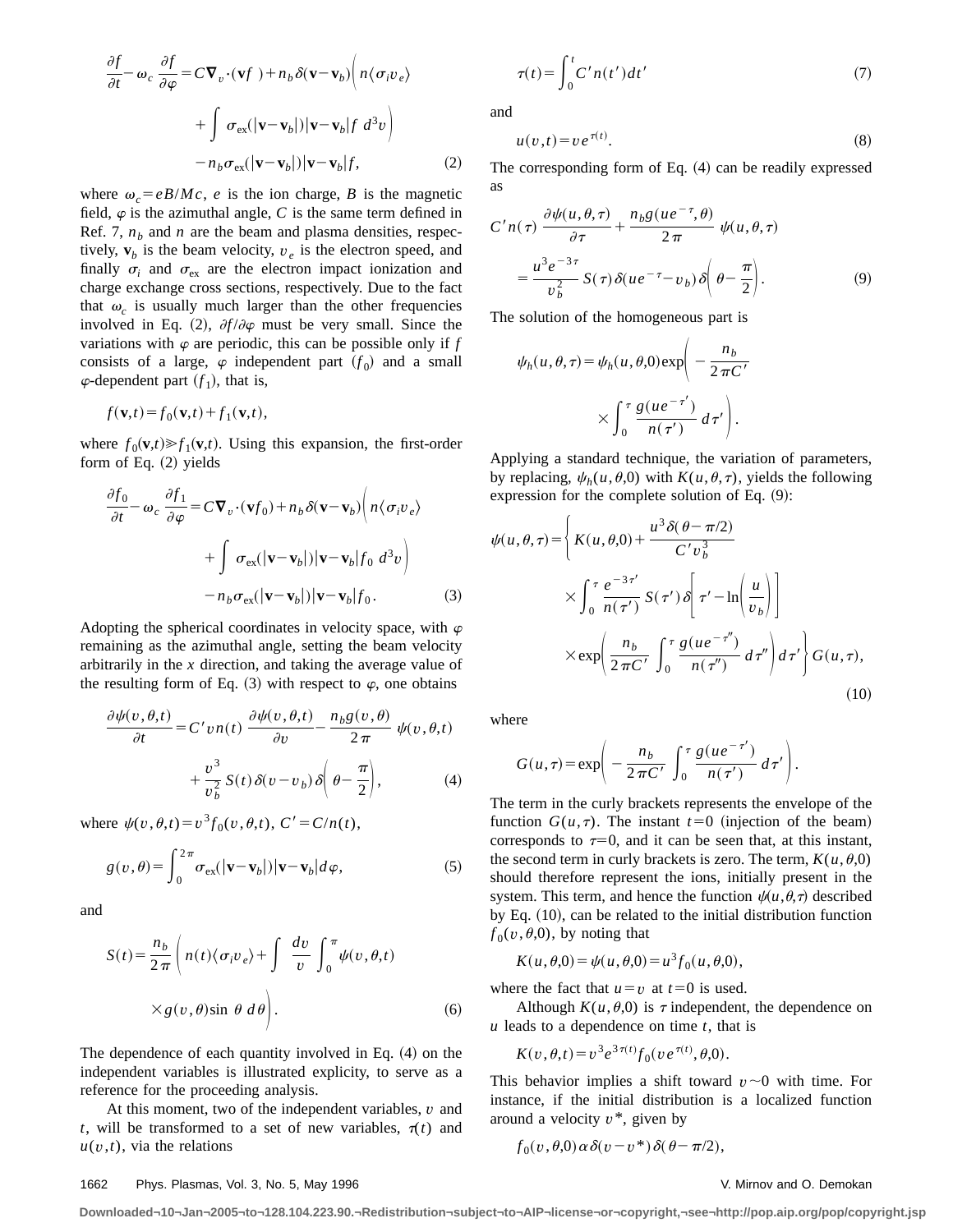then

$$
K(v,\theta,t)\alpha v^3 e^{2\tau(t)}\delta(v-v^*e^{-\tau(t)})\delta(\theta-\pi/2),
$$

which illustrates that the initially existing ion distribution shifts toward  $v \sim 0$  at later times, and should leave the system at a certain instant.

After having devoted the necessary attention to the meaning of the term  $K(u, \theta, 0)$  in Eq. (10), we may now evaluate the integral, involving the delta function, to obtain

$$
\psi(u,\theta,\tau) = \left[K(u,\theta,0) + \frac{\delta(\theta - \pi/2)S(\ln u/v_b)}{C'n(\ln u/v_b)}\right]
$$

$$
\times \exp\left(\frac{n_b}{2\pi C'} \int_0^{\ln(u/v_b)} \frac{g(ue^{-\tau'})}{n(\tau')} d\tau'\right) G(u,\tau),
$$

for  $0<\ln(u/v_b)<\tau$ , and  $\psi(u,\theta,\tau)=K(u,\theta,0)$ ;  $G(u,\tau)$  otherwise. Noting that  $\ln(u/v_b) = \ln(v e^{\tau}/v_b) = \tau - \ln(v_b/v)$ , the expression above can be rewritten as

$$
\psi(v,\theta,t) = K(v,\theta,t)G[v e^{\tau(t)},\tau(t)]
$$
  
+ 
$$
\frac{\delta(\theta-\pi/2)S[\tau(t)-\xi]}{C'n[\tau(t)-\xi]}
$$
  

$$
\times \exp\left(-\frac{n_b}{2\pi C'}\int_{\tau(t)-\xi}^{\tau(t)} \frac{g(v e^{\tau(t)-\tau'})}{n(\tau')} d\tau'\right),
$$
\n(11)

where  $\xi = \ln(v_b/v)$ . The expression above is valid for the interval  $v_{b}e^{-\tau} < v < v_{b}$ ; otherwise only the first term on the right-hand side survives. Equation  $(11)$  is actually an integral equation for  $\psi(v,\theta,t)$ , since it exists in the function *S* and the density terms on the right-hand side, as indicated by Eq.  $(6)$  and the expression

$$
n(t) = 2\pi \int f_0(v, \theta, t)v^2 \sin \theta \, d\theta
$$
  
= 
$$
2\pi \int_{v_0}^{\infty} \int_0^{\pi} \frac{\psi(v, \theta, t)}{v} \sin \theta \, d\theta \, dv,
$$
 (12)

where  $v_0$  denotes the loss cone boundary.<sup>7</sup> Equations  $(6)$ ,  $(11)$ , and  $(12)$  therefore constitute a set of coupled integral equations, to be solved simultaneously, for obtaining the time evolution of the ion distribution function and density.

The difficulty to be encountered during this procedure can be somewhat reduced by adopting Eq.  $(4)$  instead of Eq. (6). Multiplying each term in Eq. (4) by  $2\pi \sin \theta/v$ , integrating over  $\theta$  and  $v$ , and using Eq. (12), yields

$$
\frac{\partial n}{\partial t} = -2\pi C' n \int_0^{\pi} \psi(v_0, \theta, t) \sin \theta \, d\theta + n_b n \langle \sigma_i v_e \rangle.
$$
\n(13)

It can easily be seen that, by substituting Eq.  $(11)$  into Eq.  $(13)$  yields an equation, relating the function *S* to the ion density and its derivative with respect to time. Substituting Eq.  $(11)$  into Eq.  $(12)$  and using the relation described above yield an equation, involving only the ion density and the system parameters. Before proceeding in this prescribed direction, further simplifications can be introduced by analyzing the evolution of the ion density piecewise in time. According to the earlier discussions, it requires a certain time for the initial distribution, represented by  $K(u, \theta, 0)$ , to shift to the velocity  $v_0$ , and a longer time for the distribution of the beam particles to broaden down to the same velocity. Therefore, the function  $\psi(v_0, \theta, t)$  in Eq. (13) should remain zero until a certain time  $t_1$ , required for the term  $K(u, \theta, 0)$ , to shift down to the velocity  $v_0$ , and the ion density in the time interval  $0 < t < t_1$  is given by

$$
n(t) = n(0)e^{n_b(\sigma_i v_e)t},\tag{14}
$$

where  $n(0)$  is the density at  $t=0$ . At the instant  $t<sub>1</sub>$ , there will be a sudden drop in the ion density, since the particles represented by  $K(u, \theta, 0)$  leave the system. The velocities of the beam particles remain to be larger than  $v_0$ , and hence the ion density continues to obey the time dependence given in Eq. (14) for  $t > t_1$ , but has a different starting value, defined by the sudden drop. This behavior ends at a certain instant  $t_2$  $(t_2 > t_1)$ , representing the time required for the beam distribution to broaden down to the velocity  $v_0$ , since the function  $\psi(v_0, \theta, t)$  in Eq. (13) becomes effective for the time range  $t > t<sub>2</sub>$ . After having described the first two phases of the density evolution, we shall now concentrate on the remaining phase  $t > t<sub>2</sub>$ , to investigate the stability.

According to the prescribed procedure, Eq.  $(11)$  will be substituted into Eq.  $(13)$  first. However, it should be noted that for the range  $t > t<sub>2</sub>$ , the first term on the right-hand side does not exist anymore, since the original ions have already left the system. This is the major simplification, provided by the piecewise analysis in time. The substitution mentioned above yields

$$
\frac{\partial n}{\partial t} = -2 \pi n \frac{S[\tau(t) - \tau_0]}{n[\tau(t) - \tau_0]} \exp\left(-\frac{n_b}{2 \pi C'}\right)
$$

$$
\times \int_{\tau(t) - \tau_0}^{\tau(t)} \frac{g(v_0 e^{\tau(t) - \tau'})}{n(\tau')} d\tau' \right) + n_b n \langle \sigma_i v_e \rangle,
$$

where  $\tau_0 = \ln(v_b/v_0)$ . Since the right-hand side of this expression is essentially in terms of  $\tau$ , it is convenient to write the left-hand side in terms of the same variable as well. This manipulation gives

$$
\frac{\partial n(\tau)}{\partial \tau} = \frac{n_b \langle \sigma_i v_e \rangle}{C'} - \frac{2\pi}{C'} \frac{S(\tau - \tau_0)}{n(\tau - \tau_0)} \cdot \exp\left(-\frac{n_b}{2\pi C'}\right)
$$

$$
\times \int_{\tau - \tau_0}^{\tau} \frac{g(v_0 e^{\tau - \tau'})}{n(\tau')} d\tau' \right). \tag{15}
$$

It should be noted that  $\tau > \tau_0$  for the corresponding range  $t > t<sub>2</sub>$ . Now, Eq. (11) is substituted into Eq. (12), with the first term on the right-hand side being zero again, and the resulting expression can be written in terms of the variable  $\tau$ as

$$
n(\tau) = \frac{2\pi}{C'} \int_0^{\tau_0} \frac{S(\tau - \xi)}{n(\tau - \xi)} \exp\left(-\frac{n_b}{2\pi C'}\right)
$$

$$
\times \int_{\tau - \xi}^{\tau} \frac{g(v_b e^{\tau - \xi - \tau'})}{n(\tau')} d\tau' \, d\xi. \tag{16}
$$

#### Phys. Plasmas, Vol. 3, No. 5, May 1996 V. Mirnov and O. Demokan 1663

**Downloaded¬10¬Jan¬2005¬to¬128.104.223.90.¬Redistribution¬subject¬to¬AIP¬license¬or¬copyright,¬see¬http://pop.aip.org/pop/copyright.jsp**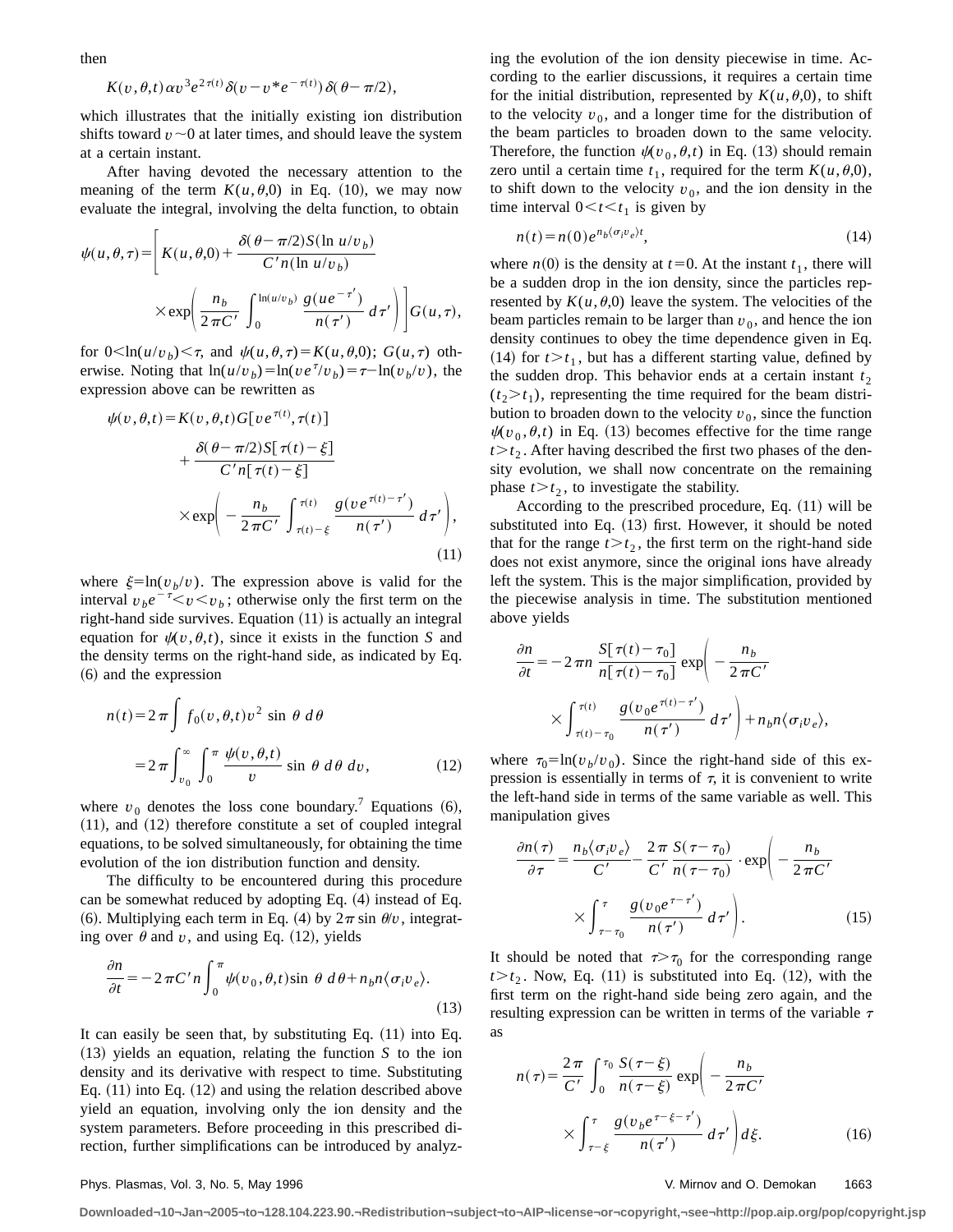Replacing  $\tau$  by  $\tau+\tau_0-\xi$  in Eq. (15) yields

$$
\frac{\partial n(\tau + \tau_0 - \xi)}{\partial \tau} = \frac{n_b \langle \sigma_i v_e \rangle}{C'} - \frac{2\pi}{C'} \frac{S(\tau - \xi)}{n(\tau - \xi)} \exp\left(-\frac{n_b}{2\pi C'}\right)
$$

$$
\times \int_{\tau - \xi}^{\tau + \tau_0 - \xi} \frac{g(v_b e^{\tau - \xi - \tau'})}{n(\tau')} d\tau' \Bigg). \tag{17}
$$

Evaluating the ratio  $S(\tau-\xi)/n(\tau-\xi)$  from Eq. (17) and substituting into Eq.  $(16)$ , one obtains

$$
n(\tau) = \int_0^{\tau_0} \left( -\frac{\partial n(\tau + \tau_0 - \xi)}{\partial \tau} + \frac{n_b \langle \sigma_i v_e \rangle}{C'} \right) \exp\left( \frac{n_b}{2 \pi C'} \right)
$$

$$
\times \int_{\tau}^{\tau + \tau_0 - \xi} \frac{g(v_b e^{\tau - \xi - \tau'})}{n(\tau')} d\tau' \right) d\xi.
$$
(18)

The above equation describes the evolution of the ion density for  $t > t_2$  or  $\tau > \tau_0$ , that is, after the initially existing ions have left the system, and the beam distribution has broadened down to the loss cone boundary. In this sense, it describes the long time behavior of the system, and can be used for the linear analysis of the stability. Assuming that a steady-state value of the density  $n_0$  exists, we shall iterate *n* in Eq.  $(18)$  around this value, by letting

$$
n(\tau) = n_0 + n_1(\tau), \quad (n_1 \ll n_0).
$$

Substituting into Eq.  $(18)$ , the zeroth, and first-order equations can be written as

$$
n_0 = \frac{n_b \langle \sigma_i v_e \rangle}{C'} \int_0^{\tau_0} \exp \left( \frac{n_b}{2 \pi C' n_0} \right)
$$
  
\n
$$
\times \int_{\tau}^{\tau + \tau_0 - \xi} g(v_b e^{\tau - \xi - \tau'}) d\tau' \Bigg) d\xi,
$$
(19)  
\n
$$
n_1(\tau) = - \int_0^{\tau_0} \left( \frac{\partial n_1(\tau + \tau_0 - \xi)}{\partial \tau} + \frac{n_b^2 \langle \sigma_i v_e \rangle}{2 \pi C'^2 n_0^2} \right)
$$
  
\n
$$
\times \int_{\tau}^{\tau + \tau_0 - \xi} g(v_b e^{\tau - \xi - \tau'}) n_1(\tau') d\tau' \Bigg)
$$
  
\n
$$
\times \exp \left( \frac{n_b}{2 \pi C' n_0} \int_{\tau}^{\tau + \tau_0 - \xi} g(v_b e^{\tau - \xi - \tau'}) d\tau' \right) d\xi.
$$
(20)

At this moment it should be noted that, by changing variables in Eq. (19) the  $\tau$  dependence dissappears, and the re-

the steady-state ion distribution function, obtained in Ref. 7. Letting  $\xi = \tau_0 - x$  and  $\tau' = \tau + y$ , Eq. (20) can be rewritten as

sulting expression corresponds exactly to the integration of

$$
n_1(\tau) = -\int_0^{\tau_0} h(x) \frac{\partial n_1(\tau + x)}{\partial \tau} dx - \frac{n_b^2 \langle \sigma_i v_e \rangle}{2 \pi C'^2 n_0^2}
$$

$$
\times \int_0^{\tau_0} \int_0^x g(v_0 e^{x-y}) n_1(\tau + y) h(x) dy dx, \quad (21)
$$

where

#### 1664 Phys. Plasmas, Vol. 3, No. 5, May 1996 V. Mirnov and O. Demokan

$$
h(x) = \exp\left(\frac{n_b}{2\pi C' n_0} \int_0^x g(v_0 e^{x-y}) dy\right).
$$
 (22)

It can be easily illustrated that the double integral can be rearranged, so that Eq.  $(21)$  takes the following form;

$$
n_1(\tau) = -\int_0^{\tau_0} h(x) \frac{\partial n_1(\tau + x)}{\partial \tau} dx
$$

$$
- \frac{n_b^2 \langle \sigma_i v_e \rangle}{2 \pi C'^2 n_0^2} \int_0^{\tau_0} dy \ n_1(\tau + y)
$$

$$
\times \int_y^{\tau_0} g(v_0 e^{x-y}) h(x) d(x).
$$
 (23)

Since  $\partial n_1(\tau+x)/\partial \tau$  can be written as  $\partial n_1(\tau+x)/\partial x$ , the first term on the right-hand side can be integrated by parts to yield

$$
n_1(\tau + \tau_0) = \frac{n_b}{2 \pi C' n_0 h(\tau_0)} \left( \int_0^{\tau_0} n_1(\tau + x) h(x) g(v_0 e^x) dx - \frac{n_b \langle \sigma_i v_e \rangle}{C' n_0} \int_0^{\tau_0} dy n_1(\tau + y) \times \int_y^{\tau_0} g(v_0 e^{x-y}) h(x) d(x) \right).
$$

Interchanging  $x$  with  $y$  in the first term on the right-hand side and combining the two integrals, one finally obtains

$$
n_1(\tau + \tau_0) = \int_0^{\tau_0} n_1(\tau + y) H(y) dy,
$$
 (24)

where

$$
H(y) = \frac{n_b}{2 \pi C' n_0 h(\tau_0)} \left( h(y) g(v_0 e^y) - \frac{n_b \langle \sigma_i v_e \rangle}{C' n_0} \int_{y}^{\tau_0} g(v_0 e^{x-y}) h(x) d(x) \right), \quad (25)
$$

which is a known function, determined by the system parameters.

To obtain the time evolution of the perturbation density  $n_1$ , the Fourier representation will be used;

$$
n_1(\tau) = (2\,\pi)^{-1/2} \int_{-\infty}^{\infty} n_{\omega} e^{-i\omega\tau} d\omega.
$$

Substitution into Eq.  $(24)$  yields the dispersion relation,

$$
e^{-i\omega\tau_0} = \int_0^{\tau_0} H(y)e^{-i\omega y} dy.
$$
 (26)

It is prohibitively difficult to solve for  $\omega$  analytically, with the existing form of the function  $H(y)$ . At this stage we shall resort to the typical ranges of the parameters involved. For such ranges, it was shown<sup>7</sup> that the function  $g$  remains almost constant, and consequently

$$
n_0 = \frac{g n_b \tau_0}{2 \pi C' \ln[1 + (g/2 \pi \langle \sigma_i v_e \rangle)]}.
$$

**Downloaded¬10¬Jan¬2005¬to¬128.104.223.90.¬Redistribution¬subject¬to¬AIP¬license¬or¬copyright,¬see¬http://pop.aip.org/pop/copyright.jsp**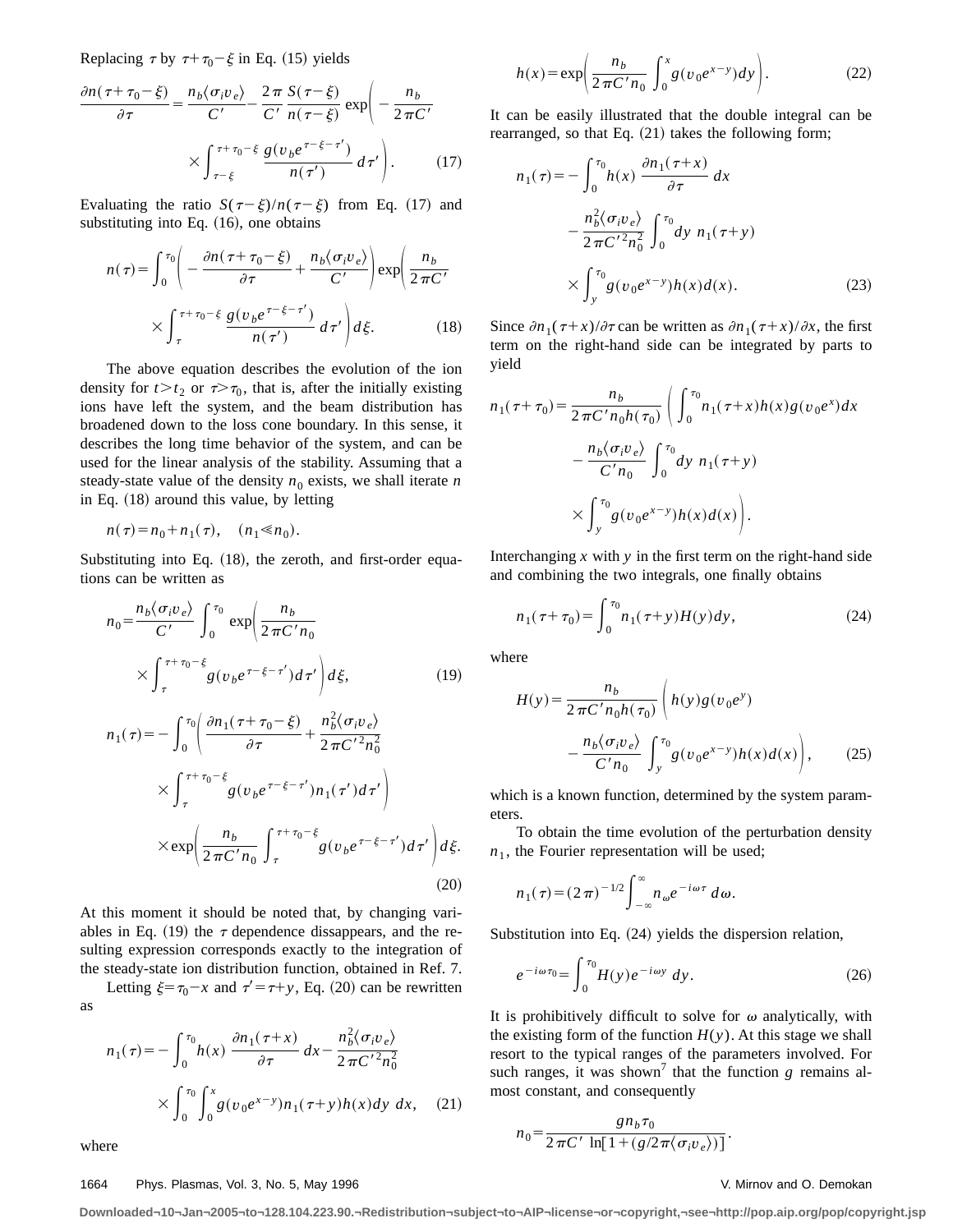

FIG. 1. The right-hand side of Eq.  $(28)$ ,  $R(\Omega)$ , plotted on the complex plane for real  $\Omega$ . The signs of the areas indicate the sign of the imaginary part of  $\Omega$ , which would map  $R(\Omega)$  into that particular region.

Using the fact that  $g \sim$ const and the expression above in Eqs.  $(22)$  and  $(25)$  yields

$$
H(y) = \frac{2\pi \langle \sigma_i v_e \rangle}{g \tau_0} \ln \left( 1 + \frac{g}{2\pi \langle \sigma_i v_e \rangle} \right)
$$

$$
\times \left\{ \exp \left[ \frac{y}{\tau_0} \ln \left( 1 + \frac{g}{2\pi \langle \sigma_i v_e \rangle} \right) \right] - 1 \right\}.
$$
 (27)

Substituting into Eq.  $(26)$ , one obtains

$$
\frac{2}{\lambda} = \Omega^2 + i \frac{\Omega^2}{\tan(\Omega/2)},
$$
\n(28)

where  $\Omega = \omega \tau_0$  and

$$
\lambda = \frac{g}{2\,\pi \big\langle\sigma_i v_{\,e}\big\rangle \text{ln}^2\big[\,1 + (g/2\pi \big\langle\sigma_i v_{\,e}\big\rangle)\big]\,}.
$$

The stability condition can now be investigated by mapping the complex  $\Omega$  plane onto the right-hand side of Eq. (28), denoted as  $R(\Omega)$ . The plot of the function  $R(\Omega)$  on the complex plane for real  $\Omega$  is illustrated in Fig. 1. The signs of the areas indicate the sign of the imaginary part of  $\Omega$ , which would map  $R(\Omega)$  into that particular region. The left-hand side of Eq.  $(28)$ , on the other hand, is purely real and can easily be shown to lie within the interval  $0 < (2/\lambda) \le 1.3$  for any set of nonzero values of the parameters concerned. This clearly implies that Eq. (28) can be satisfied only if  $\omega$  has a negative imaginary part and a nonzero real part, hence the ion density exhibits damped oscillations around the steadystate value  $n_0$ , for  $t > t_2$ . The time evolution of the ion density, from the moment the beam is injected until the steady state, is now completely described and illustrated qualitatively in Fig. 2.

# **III. CONCLUSION**

In this work, we have studied the time evolution of the ion density in mirror machines with perpendicular injection, to investigate the stability of the steady state, subject to small density perturbations. The time-dependent Vlasov– Boltzmann equation is written with the explicit expressions for the collisional, ionization, and charge exchange processes, and solved analytically for the typical ranges of pa-



FIG. 2. The qualitative illustration of the time evolution of the ion density, with  $t=0$  corresponding to the instant the neutral beam is injected.

rameters involved. To the best of our knowledge, this is the only analytical investigation of the problem, with the charge exchange process being taken into account realistically.

The results obtained imply the existence of three different phases in the time evolution of the ion density, from the moment the beam is injected until the steady state. In the first phase, the density grows exponentially due to the accumulation of ions supplied by the beam on the initially existing ions, which gradually shift toward the loss cone. The second phase starts with a drop in the density, at the time the initially existing ions leave the system through the loss cone. The abruptness of the drop depends on the steepness of the initial distribution. This phase continues with the same exponential growth, produced by the ionization of the beam, until the velocity distribution of these ions broadens down to the loss cone. Then, the last phase starts, where the loss mechanism begins to compensate the accumulation. Using the Fourier representation and mapping the complex frequency into the consequent ''dispersion relation,'' it is shown that the ion density finally relaxes to a steady state value through damped oscillations, confirming the stability of the steady state. It may therefore be concluded that the kinetic effects pointed out in the Introduction, as possible reasons to expect the development of an instability, proved to be effective in converting the exponential-like relaxation to an oscillatory one, but quantitatively inadequate for causing an instability.

## **ACKNOWLEDGMENTS**

The authors are indebted to the Turkish Scientific and Technical Council (TUBITAK) for initiating Professor V. Mirnov's visit to the Middle East Technical University, and would like to acknowledge that this work was supported, in part, by a Soros Foundation Grant awarded by the American Physical Society.

- 2A. H. Futch, J. P. Holdren, J. Killeen, and A. A. Mirin, Plasma Phys. **14**, 211 (1972).
- 3J. Killeen, A. A. Mirin, and M. E. Rensink, *Methods in Computational Physics*, edited by J. Killeen (Academic, New York, 1976), Vol. 16, p. 389.

**Downloaded¬10¬Jan¬2005¬to¬128.104.223.90.¬Redistribution¬subject¬to¬AIP¬license¬or¬copyright,¬see¬http://pop.aip.org/pop/copyright.jsp**

 $1$ T. K. Fowler and M. Rankin, Plasma Phys. 4, 311 (1962).